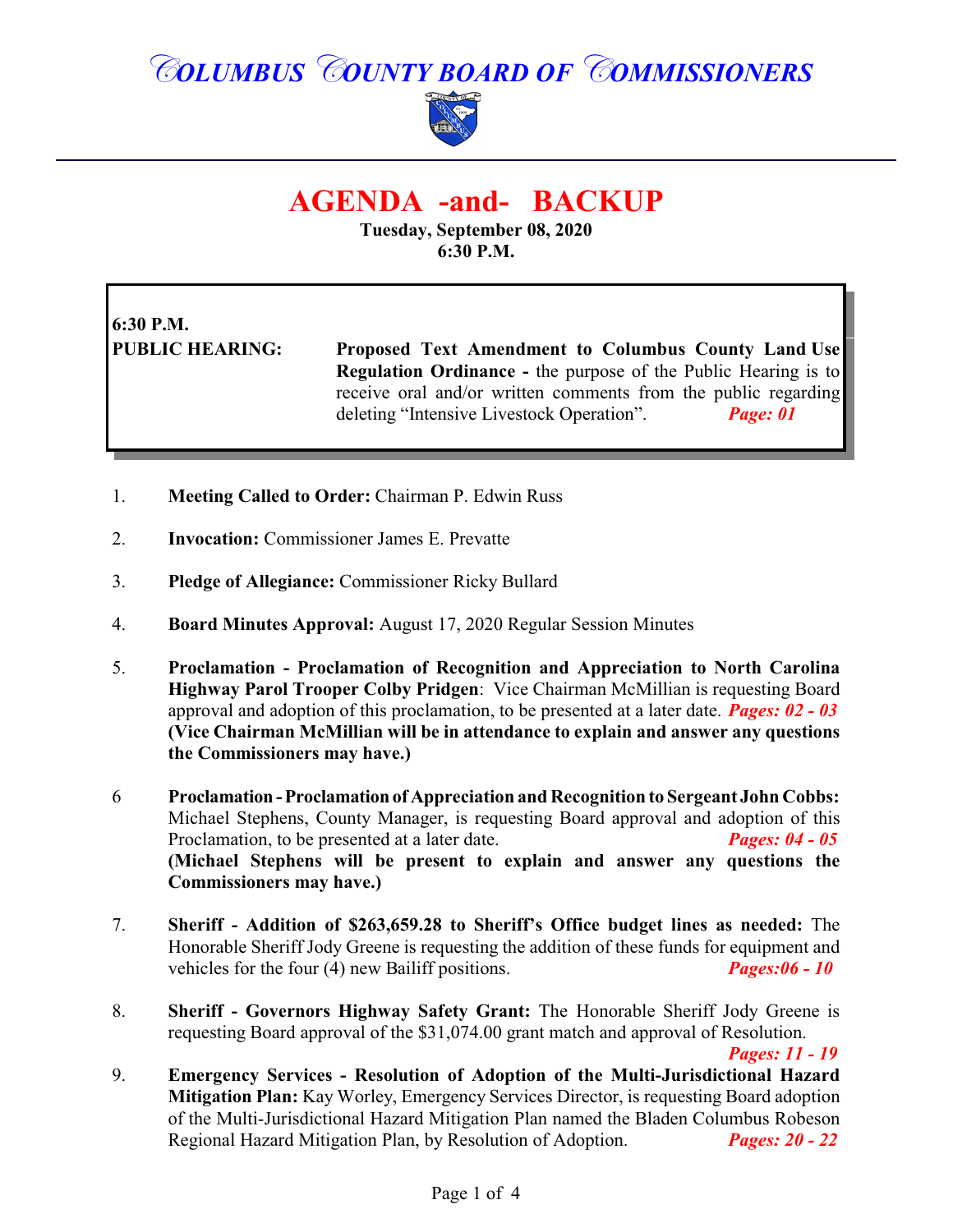- 10. **Finance Designation of Applicant's Agent:** Dylan Bowen, Deputy Finance Director, is requesting Board approval of this application for FEMA-3534-DR-NC. *Pages: 23 - 25*
- 11. **Administration COVID-19 CARES Act Funding Requests:** Michael H. Stephens, County Manager, is requesting Board approval of the staff's recommendation for the use of these funds. *Pages: 26 - 33*
- 12. **Legal Resolution to Place a Two Cent Rescue Tax Increase on the 2020 General Election Ballot:** Amanda Prince, County Attorney, is requesting Board approval.

*Pages: 34 - 35*

**(Amanda Prince will be present to explain and answer any questions the Commissioners may have.)**

13. **Governing Body - Approval of Legislative Goal:** Commissioner Trent Burroughs is requesting Board approval of the Legislative Goal to be submitted to the NCACC.

*Page: 36*

**(Commissioner Burroughs will be present to explain and answer any questions the Commissioners may have.)**

- 14. **Governing Body Public Access to County Offices:** Commissioner Ricky Bullard will discuss the possibility of opening County offices to the public. *Page: 37* **(Commissioner Bullard will be present to explain and answer any questions the Commissioners may have.)**
- 15. **Governing Body - Mold in Sheriff's Department:** Commissioner Ricky Bullard will discuss the existence of mold in the Columbus County Sheriff's Department.

*Page: 38*

**(Commissioner Bullard will be present to explain and answer any questions the Commissioners may have.)**

16. **Governing Body - Attendee Allowance at Board Meetings:**Commissioner RickyBullard will discuss attendee allowance at Board Meetings with strict social distancing.

*Page: 39*

**(Commissioner Bullard will be present to explain and answer any questions the Commissioners may have.)**

17. **Appointments / Re-Appointments / Replacements to Boards, Commissions and Authorities:** June B. Hall, Clerk to the Board, is requesting the following appointments/reappointments/replacements be made. *Page: 40*  **(June B. Hall will be present to explain and answer any questions the Commissioners may have.)**

**COMMITTEE ZONE/ EB PERSON(S) EXPIR. DATE** Housing Advisory Committee III David Solomon 06/30/2020 Southeastern Community College Board of Trustees IV Pickett Council 06/30/2022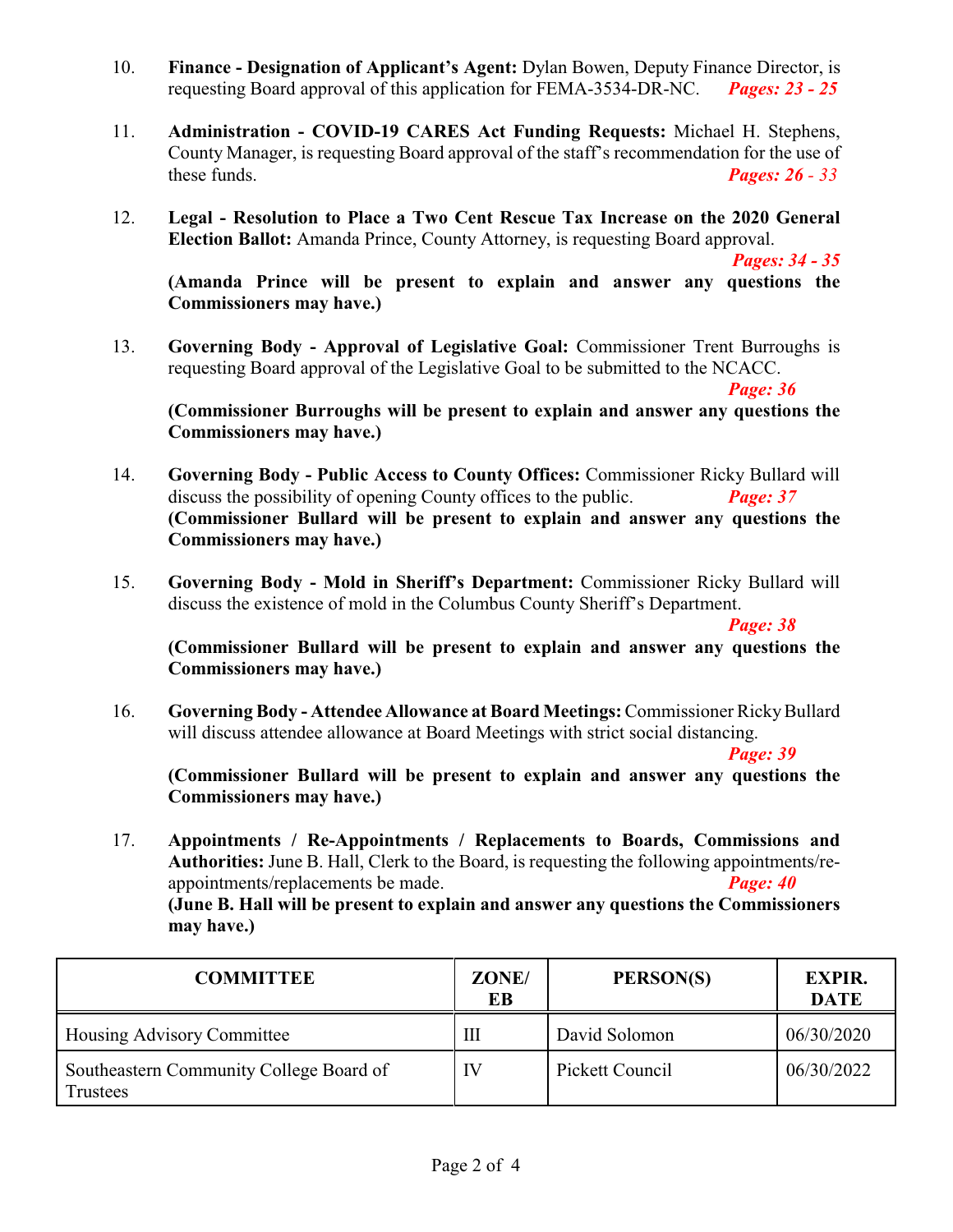| <b>COMMITTEE</b>                                | ZONE/<br>EB  | PERSON(S)                      | <b>EXPIR.</b><br><b>DATE</b> |
|-------------------------------------------------|--------------|--------------------------------|------------------------------|
| Southeastern Economic Development<br>Commission |              | <b>Ricky James Benton</b>      | 04/01/2020                   |
| Water and Sewer Advisory Commission             | $\mathbf{I}$ | Chris Smith<br>Margaret Gordon | 06/02/2020<br>06/02/2020     |

#### **RECESS REGULAR SESSIONand enter intoCOLUMBUSCOUNTY WATER and SEWER DISTRICTS I, II, III, IV and V BOARD MEETING**

18. **Columbus County Water and Sewer Districts I, II, III, IV and V Board Meeting Minutes:**

August 17, 2020 Columbus County Water and Sewer Districts I, II, III, IV and V Board Meeting **(5 Sets)**

- 19. **Columbus County Water and Sewer District II Helena Chemical Project IDF Grant Award:** Dr. Gary Lanier, Economic Development Director, is requesting Board approval of the Infrastructure Grant Resolution. *Pages: 41 - 42*
- 20. **Columbus County Water and Sewer Districts I, II, III and V Water Line Extensions:** Harold Nobles, Public Utilities Director, is requesting Board approval to move forward with the water line extensions. *Pages: 43 - 48*

#### **ADJOURN COMBINATION MEETING of COLUMBUS COUNTY WATER and SEWER DISTRICTS I, II, III, IV AND V BOARD MEETING**

- 21. **Public Input (by telephone, e-mail or letter).**
- 22. **Consent Agenda Items:** *Pages: 49 68*
	-
	- A. Budget Amendments; **and Pages: 49-59**
	- B. Tax Refunds and Releases. **Pages: 60-68**

#### 23. **Comments:**

- A. Department Managers;
- B. Board of Commissioners;<br>C. County Manager: **and**
- County Manager; and
- D. County Attorney.